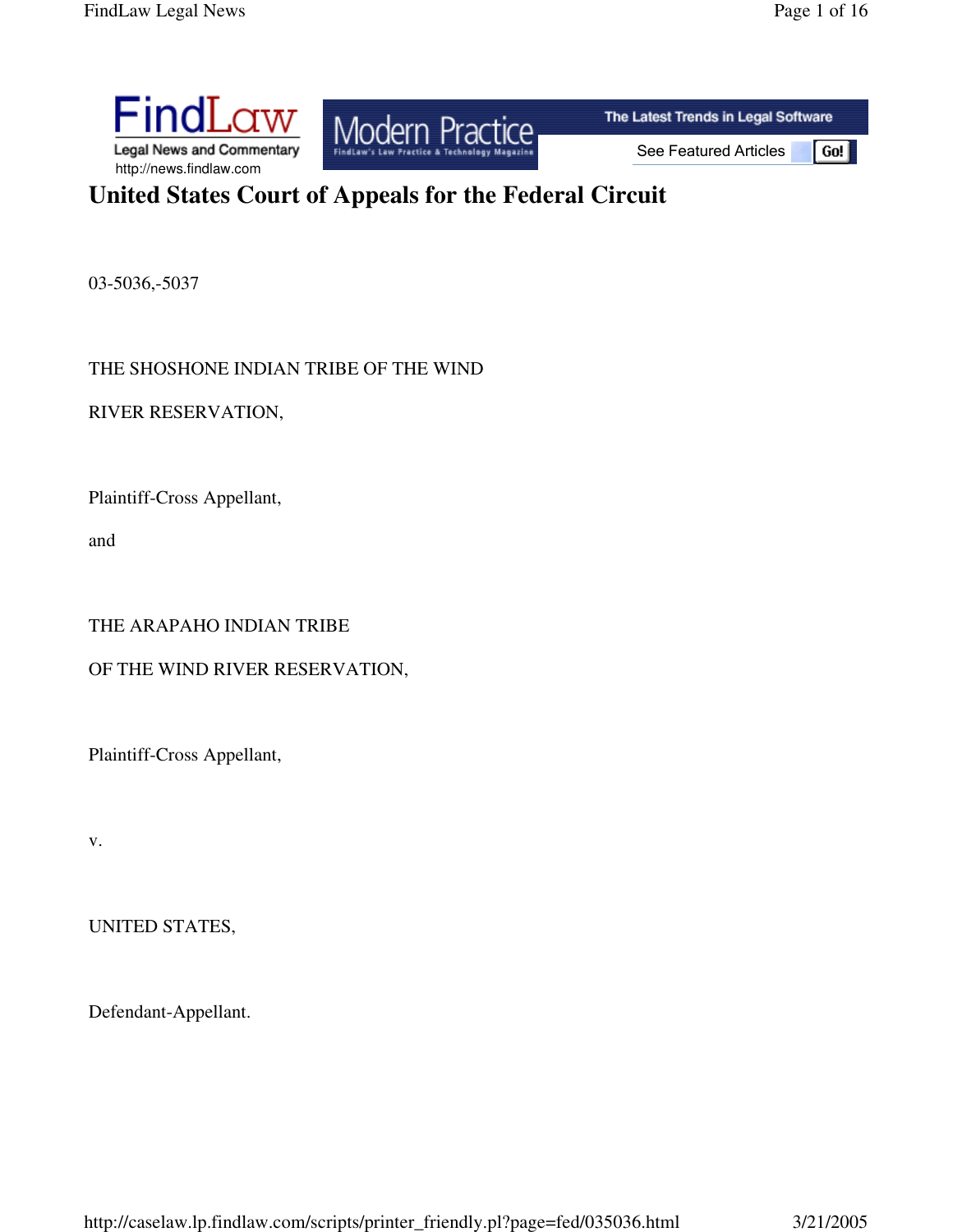Steven D. Gordon, Holland & Knight LLP, of Washington, DC, argued for plaintiff-cross appellant The Shoshone Indian Tribe of the Wind River Reservation. With him on the brief were Lynn E. Calkins and Maria Whitehorn Votsch. Also on the brief was Richard M. Berley, Ziontz, Chestnut, Varnell, Berley & Slonim, of Seattle, Washington, who argued for plaintiff-cross appellant The Arapaho Indian Tribe of the Wind River Reservation. With him on the brief was Brian W. Chestnut.

Robert H. Oakley, Attorney, Environment & Natural Resources Division, United States Department of Justice, of Washington, DC, argued for United States. With him on the brief were Thomas L. Sansonetti, Assistant Attorney General; Jeffrey Bossert Clark, Deputy Assistant Attorney General; and Stuart Schoenburg, Attorney. Of counsel was Stephen L. Simpson, Attorney, Office of the Solicitor, United States Department of Interior, of Washington, DC.

Melody L. McCoy, Native American Rights Fund, of Boulder, Colorado, for amicus curiae Chippewa Cree Tribe of the Rocky Boy's Reservation. Also on the brief was Jeanne S. Whiteing, Whiteing  $\&$ Smith, of Boulder, Colorado, for amicus curiae Blackfeet Tribe of the Blackfeet Indian Reservation.

Appealed from: United States Court of Federal Claims

Judge Emily C. Hewitt

United States Court of Appeals for the Federal Circuit

03-5036, -5037

#### THE SHOSHONE INDIAN TRIBE OF THE WIND

RIVER RESERVATION,

Plaintiff-Cross Appellant,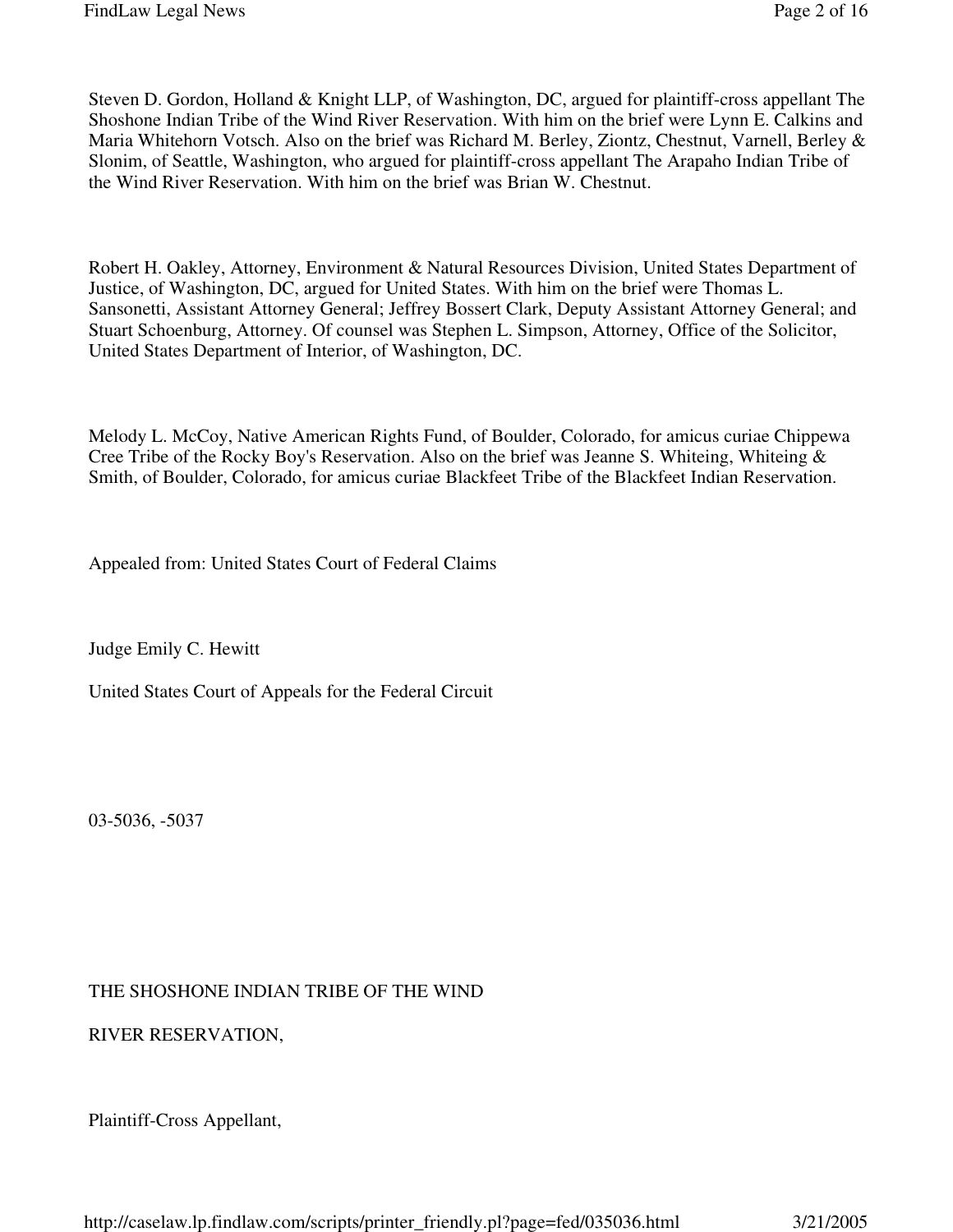and

### THE ARAPAHO INDIAN TRIBE

## OF THE WIND RIVER RESERVATION,

Plaintiff-Cross Appellant,

v.

UNITED STATES,

Defendant-Appellant.

DECIDED: April 7, 2004

\_\_\_\_\_\_\_\_\_\_\_\_\_\_\_\_\_\_\_\_\_\_\_

\_\_\_\_\_\_\_\_\_\_\_\_\_\_\_\_\_\_\_\_\_\_\_

Before RADER, Circuit Judge, ARCHER, Senior Circuit Judge, and GAJARSA, Circuit Judge.

Opinion for the court filed by Circuit Judge GAJARSA. Opinion dissenting-in-part filed by Circuit Judge RADER.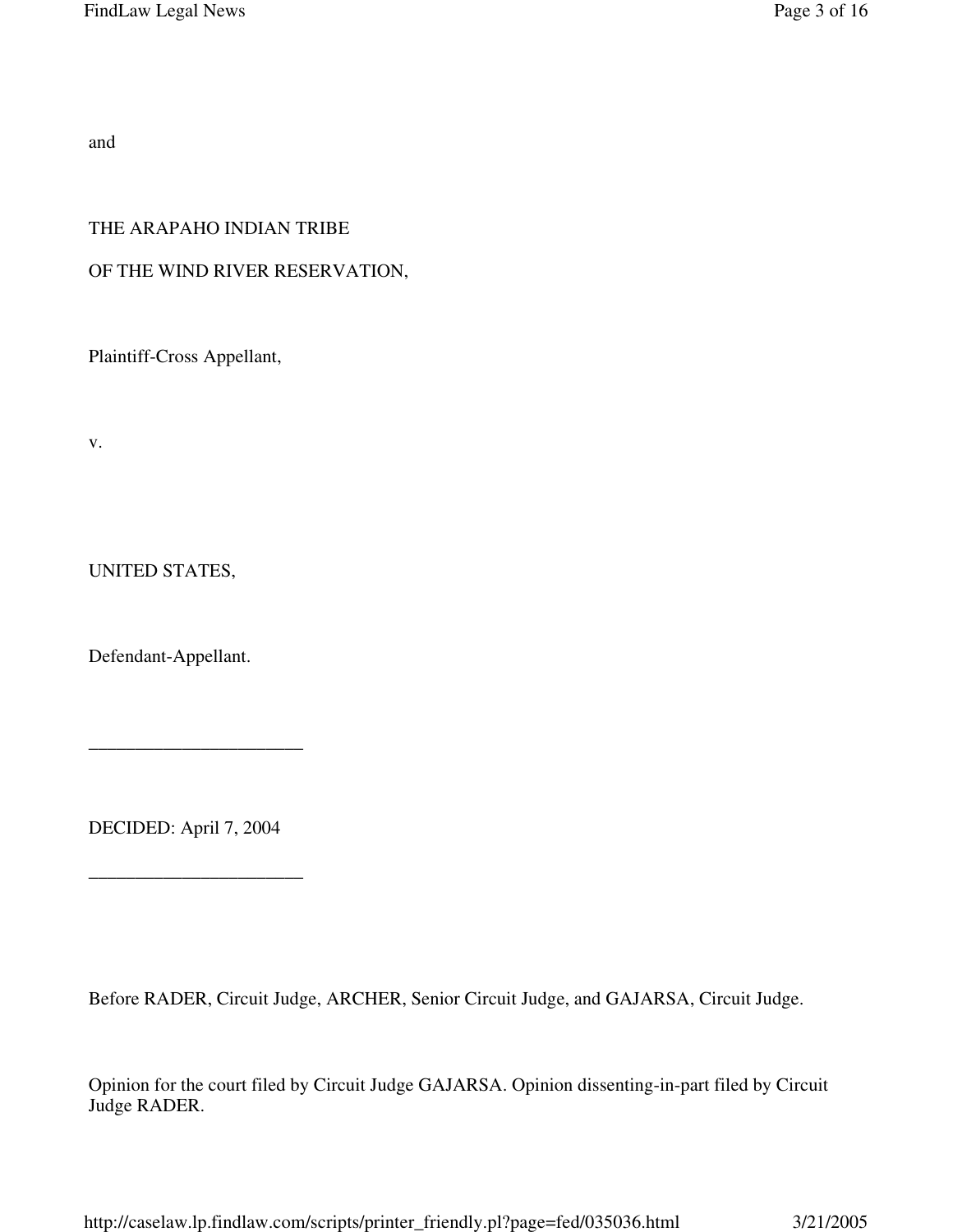#### GAJARSA, Circuit Judge.

The United States government appeals from the decision by the Court of Federal Claims permitting the Shoshone and Arapaho Indian Tribes of the Wind River Reservation (the "Tribes") to bring allegedly untimely claims relating to the Government's management of sand and gravel resources on the reservation. The Shoshone Indian Tribe of the Wind River Reservation v. United States, No. 458a-79L, 459a-79L (Fed. Cl. Oct. 10, 2002) (order providing for final judgment on the issues of the statute of limitations and applicable interest) (the "Shoshone Final Judgment Order"); see also The Shoshone Indian Tribe of the Wind River Reservation v. United States, 51 Fed. Cl. 60 (2001). In addition, the Tribes submit a cross-appeal, arguing that the Court of Federal Claims erred in denying the Tribes interest on money that the Government should have, but did not, collect from the sale and leasing of sand and gravel deposits. Shoshone Final Judgment Order, at 1; see also The Shoshone Indian Tribe of the Wind River Reservation v. United States, No. 458a-79L, 459a-79L (Fed. Cl. June 21, 2002) (order denying interest to Tribes) (the "Shoshone Interest Order").

Because the Department of the Interior and Related Agencies Appropriations Act, Public Law No. 108- 7, permits the Tribes to bring their trust management claims after they receive an accounting-regardless of when such claims accrued-this court affirms the Court of Federal Claims' decision on direct appeal. We limit, however, the claims that may be brought to those relating to (1) the Government's mismanagement of tribal trust funds after their collection and (2) losses to the trust resulting from the Government's failure to timely collect amounts due and owing to the Tribes under its sand and gravel contracts.

With respect to the Tribes' cross-appeal, we reverse the Court of Federal Claims' denial of interest and hold that the Tribes are entitled to interest on monies that the Government was contractually obligated to collect, but did not collect or delayed in collecting, on behalf of the Tribes.

We thus affirm-in-part, reverse-in-part, and remand the case for further proceedings.

## I. BACKGROUND

#### A. The Wind River Reservation

The Eastern Shoshone Tribe (the "Shoshone") and the Northern Arapaho Tribe (the "Arapaho") share an undivided interest in the Wind River Indian Reservation (the "Wind River Reservation" or the "reservation") in Wyoming. Shoshone Indian Tribe, 51 Fed. Cl. at 61. The Shoshone originally occupied approximately 44,672,000 acres across Wyoming, Colorado, Idaho, and Utah. In 1868, the Shoshone signed a treaty with the United States (the "Treaty of 1868") and agreed to relinquish their aboriginal lands and relocate onto a reservation established for their benefit. In this treaty, the Government agreed that the reservation would be:

set apart for the absolute and undisturbed use and occupation of the Shoshonee Indians herein named, . . . and henceforth they will and do hereby relinquish all title, claims, or rights in and to any portion of the territory of the United States, except such as is embraced within the limits aforesaid.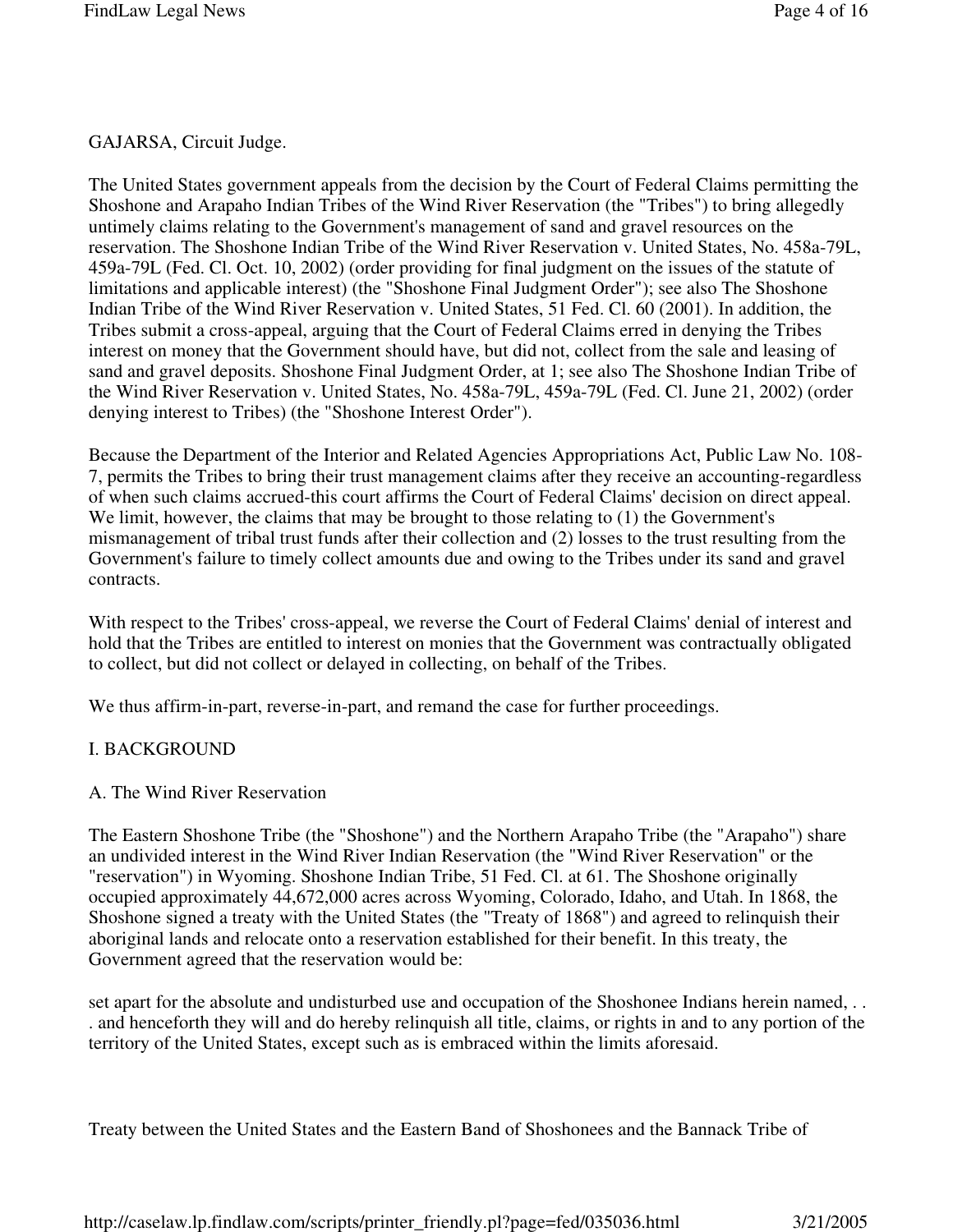Indians, July 3, 1868, art. II, 15 Stat. 673 (emphasis added). By signing the Treaty of 1868, the Shoshone relinquished to the Government title to their aboriginal lands and reserved a right of occupancy and use to the Wind River Reservation. Shoshone Tribe of Indians v. United States, 299 U.S. 476, 496 (1937); cf. United States v. Creek Nation, 295 U.S. 103, 109 (1935) (discussing the right of occupancy as compared to a fee simple).

In 1878, the United States military escorted the Arapaho onto the Wind River Reservation, where the Arapaho were settled by the Government on the Wind River Reservation despite protests by the Shoshone. Shoshone, 299 U.S. at 494. Against their respective wishes, the Shoshone and Arapaho Tribes were made owners in common of the Wind River Reservation, with undivided rights to the land and its accompanying mineral resources, by Congressional act. Act of Mar. 3, 1927, §§ 1, 3, 44 Stat. 1349, 1350; Shoshone, 299 U.S. at 494. Both Tribes continue to occupy the Wind River Reservation, which consists primarily of the reservation lands created by the Treaty of 1868, minus certain lands sold to the United States in 1872 and 1896.

In addition to establishing co-ownership of the Wind River Reservation, the Act of March 3, 1927 also permitted the Shoshone to bring claims against the Government in the Court of Claims arising from the settlement of the Arapaho. Until the passage of the Indian Claims Commission Act in 1946 (the "ICC Act"), tribes could not litigate claims against the United States without specific Congressional permission. Act of Mar. 3, 1927, §§ 1, 3, 44 Stat. 1349, 1350; Shoshone, 299 U.S. at 494; see also Navajo Tribe of Indians v. State of New Mexico, 809 F.2d 1455, 1460 (10th Cir. 1987) (discussing the history of the ICC Act). After receiving access to the Court of Claims, the Shoshone filed suit and were eventually awarded damages for the taking of the Shoshone's right of occupancy under the Treaty of 1868. Shoshone, 299 U.S. at 252.

On October 10, 1979, the Tribes brought suit in the United States Court of Claims, alleging that the Government breached fiduciary and statutory duties owed to the Tribes from August 14, 1946 onward by mismanaging the reservation's natural resources and the income derived from such resources. The date of August 14, 1946 chosen by the Tribes coincides with the passage of the ICC Act. The ICC Act provided a five-year window of time during which tribes could submit to the Indian Claims Commission all of their claims against the Government that accrued before August 13, 1946. Courts have therefore held that claims "accruing before August 13, 1946" that were not filed with the Commission by August 13, 1951 cannot be submitted to any court, administrative agency, or the Congress. 60 Stat. 1052 (formerly 25 U.S.C. § 70k); Navajo Tribe, 809 F.2d at 1461; Catawba Indian Tribe of S.C. v. United States, 24 Cl. Ct. 24, 29 (1991).

The Court of Federal Claims severed the Tribes' present action into four segments: (1) claims relating to mineral rights, including sand and gravel resources; (2) claims relating to royalties associated with oil and gas deposits; (3) all other claims relating to oil and gas extraction; and (4) claims relating to trust fund mismanagement. Shoshone Indian Tribe, 51 Fed. Cl. at 62.

#### B. Sand and Gravel Litigation

The current appeal stems from the first segment of litigation and involves the alleged mismanagement of sand and gravel resources by the Government. The sand and gravel claims of the Tribes were severed from the rest of the claims by order of the Court of Federal Claims. The Shoshone Indian Tribe of the Wind River Reservation v. United States, No. 458a-79-459a-79L (Fed. Cl. June 13, 2001) (order severing claims).

In its pre-trial motions related to the sand and gravel claims, the Government moved the Court of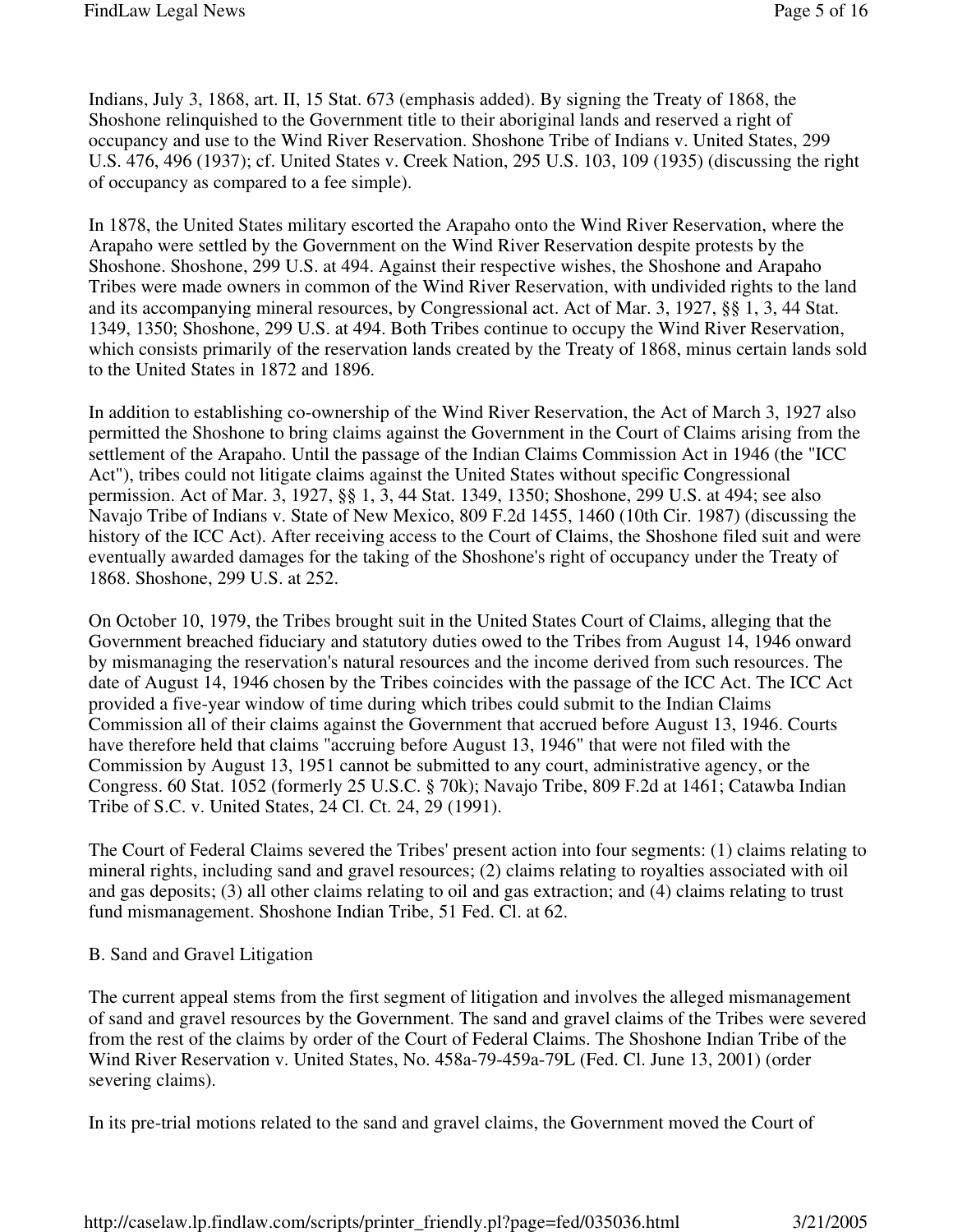Federal Claims to bar any claim by the Tribes that accrued prior to October 10, 1973, the date that corresponds to six years before the Tribes' complaint was filed. Shoshone Indian Tribe, 51 Fed. Cl. at 61. The Government argued that 28 U.S.C. § 2501, which imposes a six-year statute of limitations on claims brought against the United States, should apply to limit the Tribes' ability to recover for alleged injuries occurring between 1946 and 1973. Id. at 61-62.

In response, the Tribes cited the Department of the Interior and Related Agencies Appropriations Act, Public Law No. 108-7 (the "Act"), which provides in pertinent part:

[N]otwithstanding any other provision of law, the statute of limitations shall not commence to run on any claim, including any claim in litigation pending on the date of the enactment of this Act, concerning losses to or mismanagement of trust funds, until the affected tribe or individual Indian has been furnished with an accounting of such funds from which the beneficiary can determine whether there has been a loss.

Pub. L. No. 108-7 (2003) (emphasis added). An earlier version of the Act was first adopted in 1990 and has been adopted each year thereafter, with minor changes in 1991 and 1993.

The Court of Federal Claims denied the Government's motion on November 30, 2001. Shoshone Indian Tribe, 51 Fed. Cl. at 61. The gravamen of the Government's motion was that the six year statute of limitations on claims against the Government provided by 28 U.S.C. § 2501 had already run on many of the Tribes' claims and that the Act therefore did not reach such claims. Relying on the plain language of the Act, the court determined that claims falling within the scope of the Act do not accrue until an accounting "concerning losses to or mismanagement of trust funds" is provided. Because the Tribes had not received an accounting, the Court of Federal Claims thus permitted the Tribes to present evidence of economic losses resulting from the Government's mismanagement of tribal trust funds and sand and gravel resources from 1946 onward.

The Tribes' cross-appeal concerns the Court of Federal Claims' decision denying the Tribes interest on monies that the Government failed to collect with respect to the sand and gravel mining leases on the reservation. The Tribes argued before the Court of Federal Claims that 25 U.S.C. § 612, which establishes a trust for the Shoshone and Arapaho Tribes, requires the Government to pay interest on funds that the Government should have, but did not, collect and deposit in the tribal trust. In pertinent part, 25 U.S.C. § 612 provides:

The Secretary of the Treasury, upon request of the Secretary of the Interior, is authorized and directed to establish a trust fund account for each tribe and shall make such transfer of funds on the books of his department as may be necessary . . . : Provided, That interest shall accrue on the principal fund only, at the rate of 4 per centum per annum, and shall be credited to the interest trust fund accounts established by this section: Provided further, That all future revenues and receipts derived from the Wind River Reservation under any and all laws, and the proceeds from any judgment for money against the United States hereafter paid jointly to the Shoshone and Arapahoe Tribes of the Wind River Reservation, shall be divided [between the Tribes] and credited to the principal trust fund accounts established herein; and the proceeds from any judgment for money against the United States hereafter paid to either of the tribes singly shall be credited to the appropriate principal trust fund account.

25 U.S.C. § 612 (2000) (emphasis added). The Tribes further argued that the general statutes governing Indian trust fund management, 25 U.S.C. §§ 155, 161a, 161b, and 162a, mandate the payment of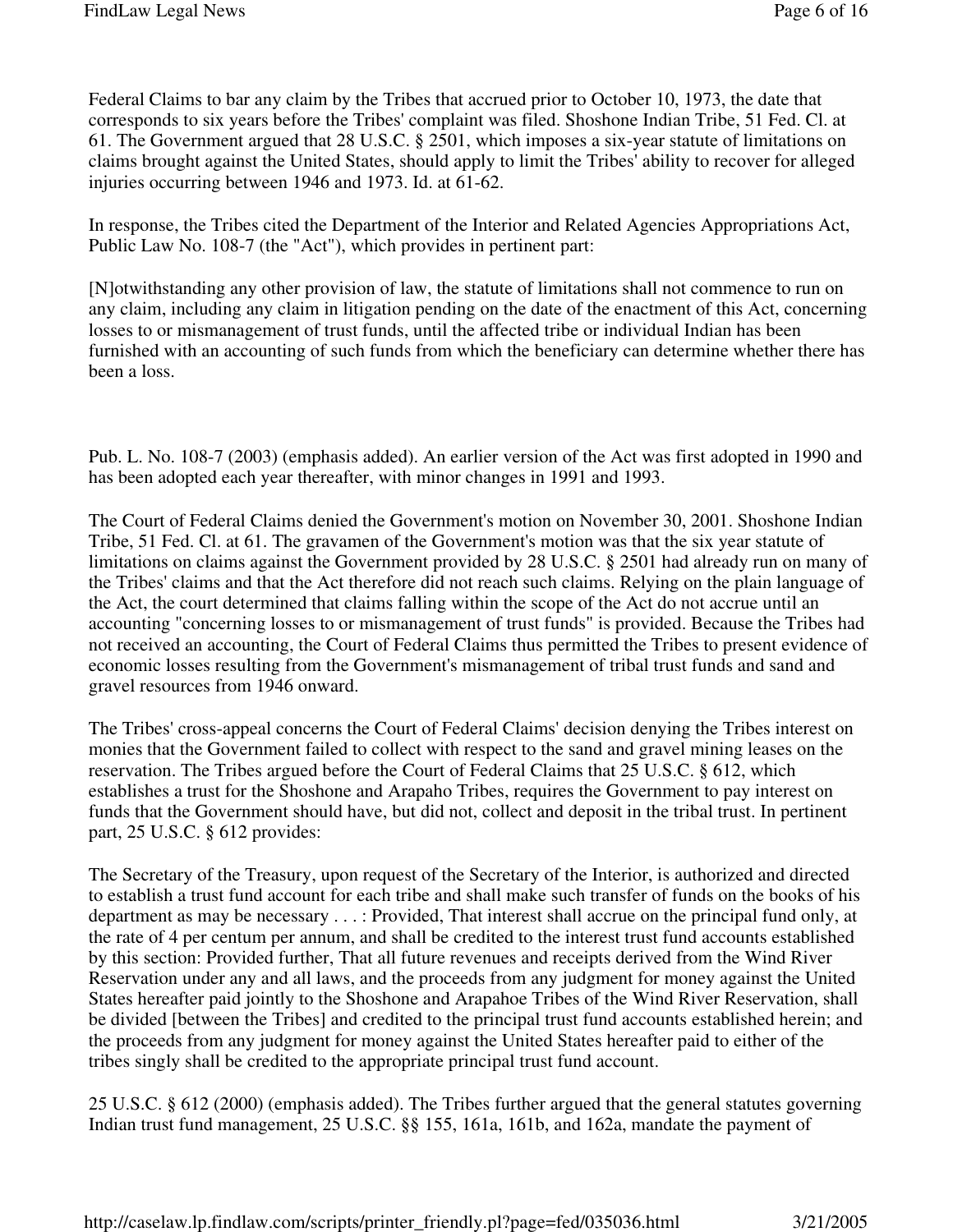interest. Under 25 U.S.C. § 155, miscellaneous revenues derived from tribal resources are to be deposited with the Treasury, and under 25 U.S.C. §§ 161a, 161b, and 162a, simple interest must be collected on such accounts. See 25 U.S.C. §§ 155, 161a, 161b, 162a.

On June 21, 2002, the Court of Federal Claims determined that the Government would not be responsible for interest on any damages awarded to the Tribe for trust fund mismanagement. Shoshone Interest Order, at 2. In its order, the court reasoned that 25 U.S.C. § 612 did not provide the "necessary 'hook'" to award interest damages against the United States under the Supreme Court's decision in Mitchell v. United States, 463 U.S. 206 (1982) ("Mitchell II"). Shoshone Interest Order, at 2. The court did not address the availability of 25 U.S.C. §§ 155, 161a, 161b, and 162a to require the payment of interest.

On the basis of its orders of November 30, 2001 and June 21, 2002, the Court of Federal Claims (1) granted judgment in favor of the Tribes on the issue of the statute of limitations and (2) granted judgment in favor of the Government on the issue of interest. Shoshone Final Judgment Order, at 1. Except for these two issues, the parties have settled the claims concerning the sand and gravel resource management. The Shoshone Indian Tribe of the Wind River Reservation v. United States, No. 458a-79L, 459a-79L (Fed. Cl. Oct. 4, 2002) (order approving partial settlement).

This Court has jurisdiction of the appeal and cross-appeal pursuant to 28 U.S.C. § 1295(a)(3).

#### II. DECISION

#### A. Standard of Review

The issue before us is one of statutory construction. This court reviews the construction and interpretation of governing statutes de novo. Massie v. United States, 166 F.3d 1184, 1187 (Fed. Cir. 1999); Dock v. United States, 46 F.3d 1083, 1086 (Fed. Cir. 1995). The plain language of a statute is controlling. Int'l Bus. Machs. Corp. v. United States, 201 F.3d 1367, 1373 (Fed. Cir. 2000).

#### B. The Act

#### 1. Statute of Limitations

In challenging the Court of Federal Claims' decision concerning the statute of limitations for the Tribes' claims, the Government relies on the ambiguous language of the House and Senate Reports associated with the Act, rather than on the language of the statute itself. The language of the statute is the best indication of Congress's intent. Consumer Prods. Safety Comm'n v. GTE Sylvania, Inc., 447 U.S. 102, 118 (1980). When the language of a statute is plain on its face, it is inappropriate to turn to the legislative history. Dep't of Hous. & Urban Dev. v. Rucker, 535 U.S. 125, 132 (2002).

The statute of limitations provision of 28 U.S.C. § 2501 places an express limit on the Government's waiver of sovereign immunity for every claim within the jurisdiction of the Court of Federal Claims. Soriano v. United States, 352 U.S. 270, 273 (1957); Hart v. United States, 910 F.2d 815, 817 (Fed. Cir. 1990). Statutes that toll the statute of limitations, resurrect an untimely claim, defer the accrual of a cause of action, or otherwise affect the time during which a claimant may sue the Government also are considered a waiver of sovereign immunity. See Martinez v. United States, 333 F.3d 1295, 1316 (Fed Cir. 2003) (noting that exceptions to statutes of limitations on suits against the Government are not to be implied); see also Soriano, 352 U.S. at 276. Such statutes must be construed strictly and must clearly express the intent of Congress to permit a suit against the Government. Dep't of the Army v. Blue Fox,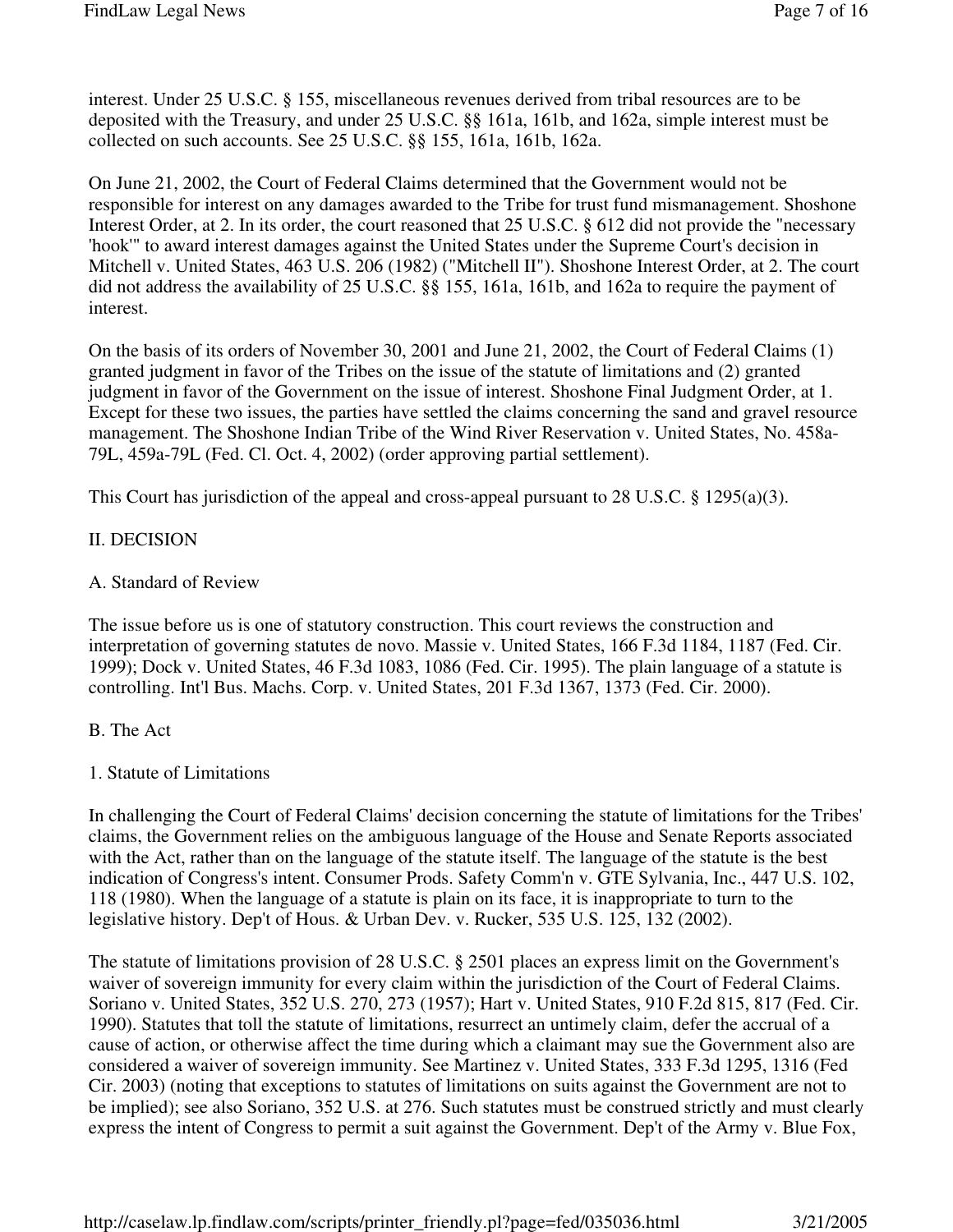Inc., 525 U.S. 255, 261 (1999) ("We have frequently held, however, that a waiver of sovereign immunity is to be strictly construed, in terms of its scope, in favor of the sovereign. . . . Such a waiver must also be 'unequivocally expressed' in the statutory text." (citations omitted)); United States v. Mottaz, 476 U.S. 834, 841 (1986); Bath Iron Works Corp. v. United States, 20 F.3d 1567, 1572 (Fed. Cir. 1994). By the plain language of the Act, Congress has expressly waived its sovereign immunity and deferred the accrual of the Tribes' cause of action until an accounting is provided.

The operative language of the Act is the combination of the phrases "[n]otwithstanding any other provision of law" and the directive that the statute of limitations "shall not commence to run" on any claim until an accounting is provided from which the Tribes can discern whether any losses occurred which would give rise to a cause of action against the trustee. The introductory phrase "[n] otwithstanding any other provision of law" connotes a legislative intent to displace any other provision of law that is contrary to the Act, including 28 U.S.C. § 2501. See, e.g., Marcello v. Bonds, 349 U.S. 302, 310-11 (1955) (finding the inclusion of the phrase "Notwithstanding any other provision of law" in earlier drafts of a bill enough to show the intent of Congress to supersede  $\S$  5(c) of the Administrative Procedure Act even though the final bill deleted the language); Watt v. Alaska, 451 U.S. 259, 280 (1981) (Stewart, J., dissenting) (stating that Congress "ideally" would have used the phrase "notwithstanding any other provision of law" to express its intent to have the Wildlife Refuge Revenue Sharing Act of 1964 supersede the Mineral Leasing Act of 1920).

The next important phrase of the Act, "shall not commence to run," unambiguously delays the commencement of the limitations period until an accounting has been completed that reveals whether a loss has been suffered. As the Tribes point out, most statutes use the word "toll" when the purpose of the statute is to interrupt the statute of limitations. See, e.g., 12 U.S.C. § 3419 (2000); 15 U.S.C. § 6606 (e)(4) (2000); 21 U.S.C. § 1604(b)(3)(C) (2000); 29 U.S.C. § 1854(f) (2000). Congress's choice of the phrase "shall not commence to run" instead of "tolls" should be given effect. There exists a strong presumption that "Congress expresses its intent through the language it chooses" and that the choice of words in a statute is therefore deliberate and reflective. INS v. Cardoza-Fonseca, 480 U.S. 421, 433 n.12, 436 (1987); see also Offshore Logistics, Inc. v. Tallentire, 477 U.S. 207, 223 (1986) ("Normal principles of statutory construction require that we give effect to the subtleties of language that Congress chose to employ.  $\dots$ "); N. Haven Bd. of Educ. v. Bell, 456 U.S. 512, 521 (1982) (refusing to give a restrictive meaning to the word "person" because Congress could have, but did not, use more particular language).

Unlike the Government, we see no ambiguity in the language used by Congress. The clear intent of the Act is that the statute of limitations will not begin to run on a tribe's claims until an accounting is completed. We therefore hold that the Act provides that claims falling within its ambit shall not accrue, i.e., "shall not commence to run," until the claimant is provided with a meaningful accounting. This is simple logic-how can a beneficiary be aware of any claims unless and until an accounting has been rendered?

The interpretation of the Act provided by this court also comports with fundamental trust law principles. Beneficiaries of a trust are permitted to rely on the good faith and expertise of their trustees; because of this reliance, beneficiaries are under a lesser duty to discover malfeasance relating to their trust assets. Loudner v. United States, 108 F.3d 896, 901 (8th Cir. 1997); Cobell v. United States, 260 F. Supp. 2d. 98, 104 (D.D.C. 2003); Manchester Band of Pomo Indians v. United States, 363 F. Supp. 1238 (N.D. Cal. 1973). As the Supreme Court explained in Mitchell II, "[a] trusteeship would mean little if the beneficiaries were required to supervise the day-to-day management of their estate by their trustee or else be precluded from recovery for mismanagement." 463 U.S. at 227.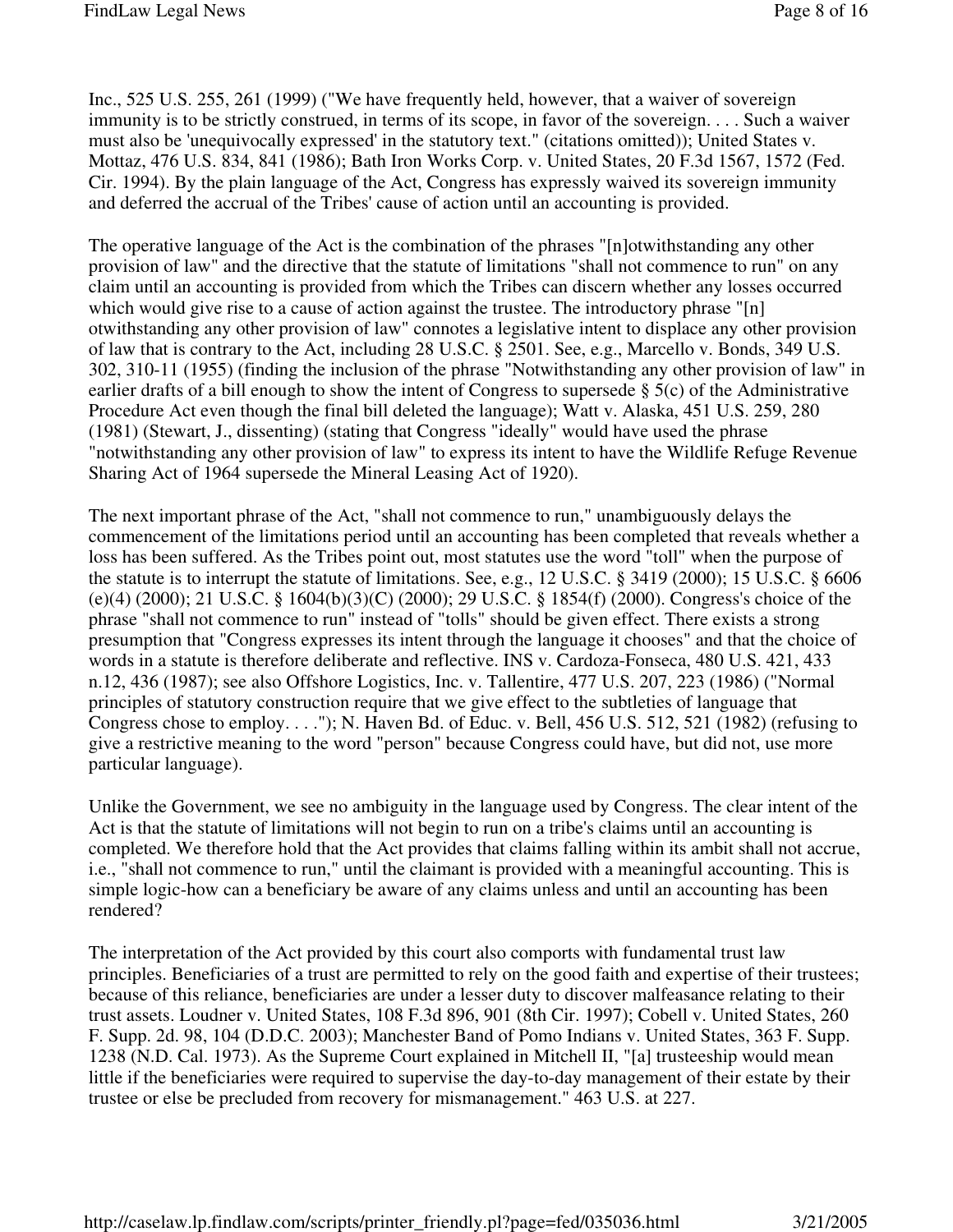A cause of action for breach of trust traditionally accrues when the trustee "repudiates" the trust and the beneficiary has knowledge of that repudiation. Hopland Band of Pomo Indians v. United States, 855 F.2d 1573 (Fed. Cir. 1988); Restatement (Second) of Trusts § 219 (1992); Cobell, 260 F. Supp. 2d at 105; Manchester Band of Pomo Indians, 363 F. Supp. at 1249. A trustee may repudiate the trust by express words or by taking actions inconsistent with his responsibilities as trustee. Jones v. United States, 801 F.2d 1334, 1336 (Fed. Cir. 1986); Philippi v. Philippe, 115 U.S. 151 (1885). The beneficiary, of course, may bring his action as soon as he learns that the trustee has failed to fulfill his responsibilities. 3 Scott on Trusts §§ 199.3, 205 (2001). It is often the case, however, that the trustee can breach his fiduciary responsibilities of managing trust property without placing the beneficiary on notice that a breach has occurred. It is therefore common for the statute of limitations to not commence to run against the beneficiaries until a final accounting has occurred that establishes the deficit of the trust. 76 Am. Jur. 2d Trusts § 440 (2000); McDonald v. First Nat'l Bank of Boston, 968 F. Supp. 9, 14 (D. Mass. 1997).

In this case, the United States is the trustee for the Tribes, having assumed the relationship of trusteebeneficiary pursuant to treaties and statutes. That a general trustee relationship exists between the Government and tribal nations has long been recognized by the Supreme Court. Cherokee Nation v. Georgia, 30 U.S. 1, 8 (1831) (describing the relationship of tribes with the United States as that of a "ward to his guardian"); Worcester v. Georgia, 31 U.S. 515, 557 (1832) (elaborating on a duty of protection undertaken by the United States with respect to the native tribes); Mitchell II, 463 U.S. at 225 (noting the "undisputed existence of a general trust relationship between the United States and the Indian people").

Because of its treaty and statutory obligations to tribal nations, the United States must be held to the "most exacting fiduciary standards" in its relationship with the Indian beneficiaries. Coast Indian Cmty. v. United States, 550 F.2d 639, 652 (Ct. Cl. 1977). The Indian Tribes, as domestic dependent nations, were subjected to the imposition of the trustee-beneficiary relationship and have become reliant upon their trustee to carry out trustee responsibilities. MitchelI II, 463 U.S. at 225.

#### 2. The Scope of the Act

In addition to interpreting the Act's effect on the statute of limitations, this Court must determine which claims are within the scope of the Act. The Act postpones the commencement of the statute of limitations for "any claim . . . concerning losses to or mismanagement of trust funds." (emphasis added). In its interpretation of the Act, the Court of Federal Claims focused on the disjunctive term "or" between the two phrases "losses to" and "mismanagement of" tribal trust funds. Shoshone Indian Tribe, 51 Fed. Cl. at 68. The court determined that "mismanagement of trust funds" plainly covers a breach of fiduciary duty in the management of money already received in the trust. Id. The court then interpreted "losses to . . . trust funds" as corresponding to the Government's mismanagement of trust assets and the "breach of its trust duty to 'make the trust property productive' . . . ." Id. The interpretation by the court below thus permitted the Tribes to bring claims from 1946 onward relating to the Government's management of the sand and gravel leasing, including claims that the Government did not receive the best possible price for the leases negotiated. Id.

As part of its appeal, the Government argues that the Act applies only to claims for the mismanagement or loss of tribal funds that were actually collected and deposited into the tribal trusts by the Government. Under the Government's proposed interpretation of "losses to or mismanagement of trust funds," the phrase "mismanagement of trust funds" would connote active misconduct relating to the tribal funds and "losses to . . . trust funds" would apply to "purely passive behavior" resulting in a decrease in the trust funds. Under the Government's theory of liability, the Act would not apply to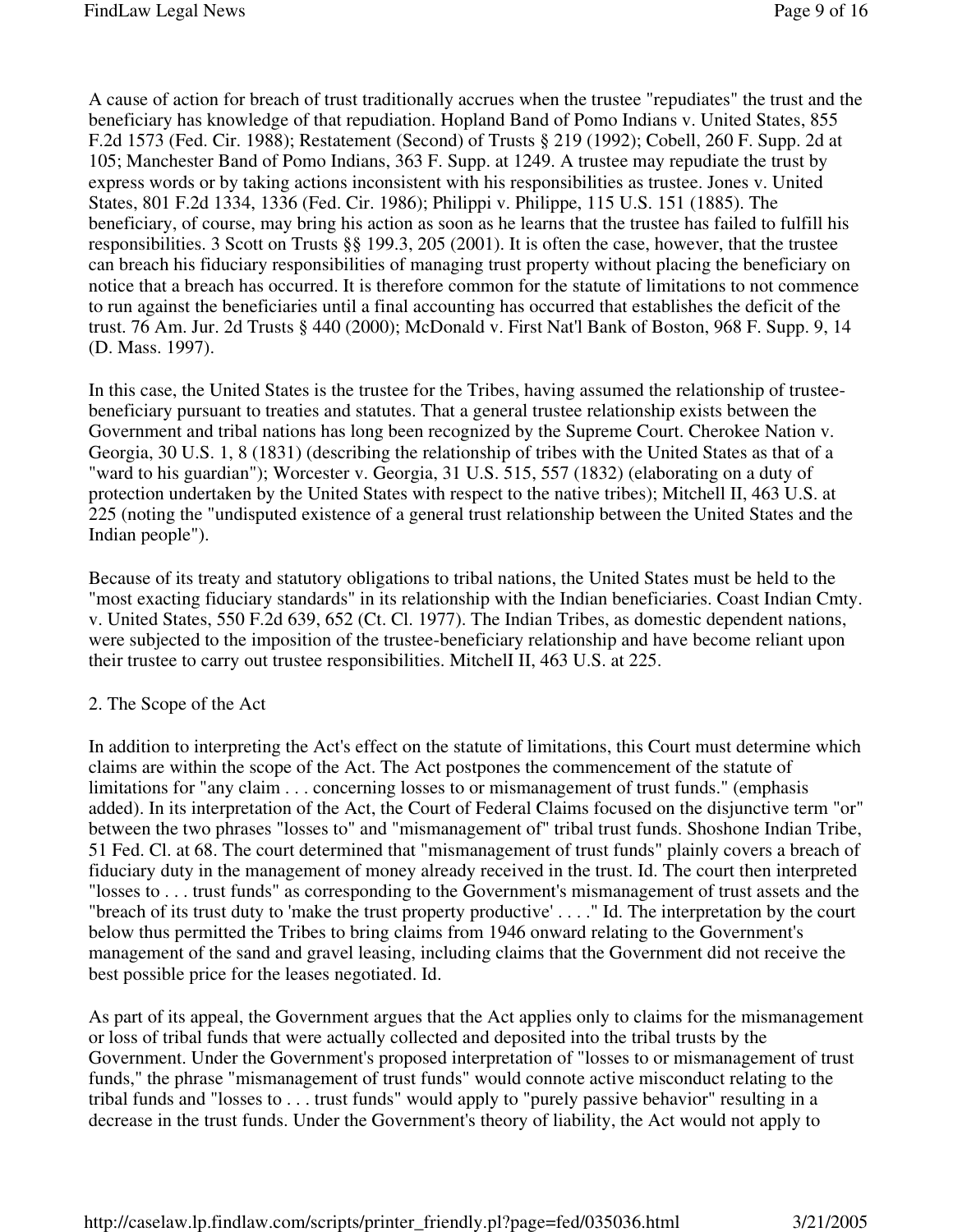losses that the Tribes alleged occurred because of the Government's failure to collect rents or to collect rents in a timely manner or to timely deposit such rents into the tribal trust accounts.

We reject the Government's narrow reading of the Act. If the Government's interpretation were adopted, the term "losses to" would be redundant-the mismanagement of trust funds after their collection necessarily results in a loss to such funds. Shoshone Indian Tribe, 51 Fed. Cl. at 68. Accepted rules of statutory construction suggest that we should attribute meaning to all of the words in the Act if possible. Montclair v. Ramsdell, 107 U.S. 147, 152 (1882) ("It is the duty of the court to give effect, if possible, to every clause and word of a statute. . . ."); TRW Inc. v. Andrews, 534 U.S. 19, 31 (2001); Norman J. Singer, Sutherland on Statutory Construction § 46.06, at 181-96 (6th ed. 2000).

At the same time, the Court of Federal Claims' interpretation of the Act's language is overly expansive. We first must note that the Supreme Court's recent decision in United States v. Navajo Nation may moot the Tribes' claims relating to a breach of trust for asset mismanagement pursuant to the Indian Mineral Leasing Act ("IMLA") of 1938, i.e., claims that the Government failed to obtain the best possible market rates for the sand and gravel contracts. See United States v. Navajo Nation, 537 U.S. 488 (2003). In Navajo Nation, the Supreme Court held that the IMLA does not impose a fiduciary obligation on the Government to manage the negotiation of tribal coal leases and maximize the lease revenues received. Id. at 507. Reviewing the responsibilities owed by the Government to the Navajo under the IMLA, the Court determined that the Government was charged with approving mineral leases and regulating mining operations, but was not otherwise responsible for obtaining the highest and best price for the leases of tribal coal deposits. Id. at 507-08; see also 25 U.S.C. § 396a (requiring that the Secretary of the Interior approve mineral leases); 25 U.S.C. § 396d (providing that the Secretary promulgate regulations relating to mining operations). While the Court in Navajo Nation specifically limited its holding to coal leasing, 537 U.S. at 508 n.11, the IMLA alone does not impose any additional responsibilities on the Government relating to the management of sand and gravel leases. See 25 U.S.C. § 396a et seq.; see also 25 C.F.R. § 211.3 (defining mineral to include sand and gravel resources, thus establishing that such resources are subject to the IMLA). Like the coal leases at issue in Navajo Nation, the Government's responsibilities relating to the management of mineral assets such as sand and gravel is limited to the general obligation to approve leases and regulate removal operations under 25 U.S.C. § 396a and § 396d respectively. In light of Navajo Nation, we are compelled to find that the Tribes' argument that the Government mismanaged its sand and gravel assets is not a valid claim for relief given that the Government did not have a fiduciary or statutory duty to maximize the prices obtained under the leases entered into between the tribes and third parties. As such, the language in the Act "losses to or mismanagement of trust funds" cannot be used to delay the accrual of a cause of action for failure to obtain a maximum price of the mineral assets since such an action is not within the contemplated scope of the IMLA.

Even if a claim for a breach of the fiduciary duty to obtain a maximum return from the mineral assets had been available, however, the plain language of the Act excludes such a claim. The Act covers claims concerning "losses to . . . trust funds" rather than losses to mineral trust assets. While it is true that a failure to obtain a maximum benefit from a mineral asset is an example of an action that will result in a loss to the trust, the Act's language does not on its face apply to claims involving trust assets. The Court of Federal Claims therefore erred in equating the mismanagement of trust assets with "losses to . . . trust funds."

While Navajo Nation forecloses holding the United States responsible for allegedly failing to maximize the return from the Tribes' sand and gravel mining leases, it does not foreclose liability for failing to manage or collect the proceeds from the approved mining contracts in violation of the trust responsibilities owed under the implementing regulations of the IMLA. Pursuant to 25 C.F.R. § 211.40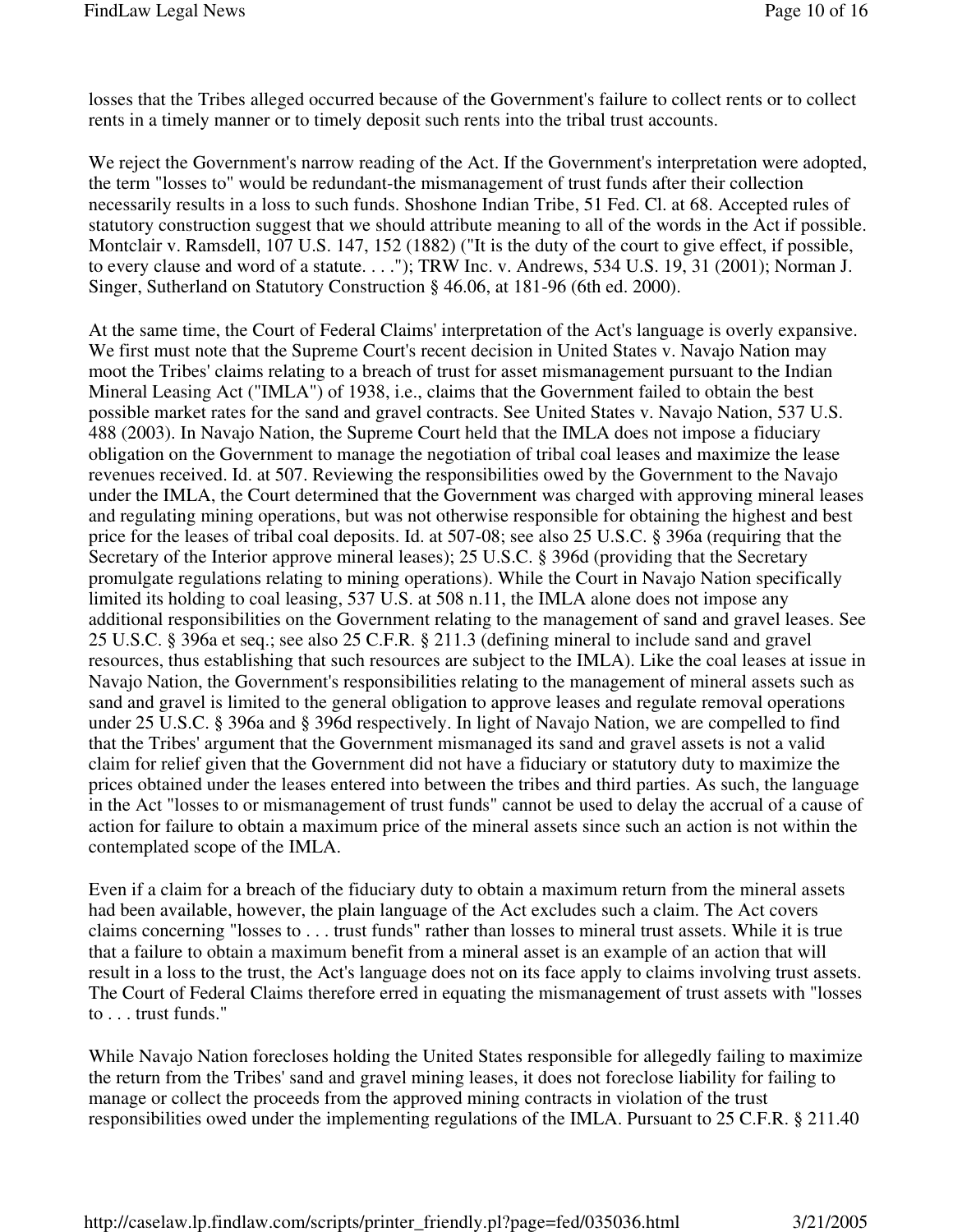and related regulations in 30 C.F.R., Subchapters A and D, the Government collects and manages all payments relating to the mineral leases unless such leases specify otherwise. The Government then must deposit and accrue interest on such proceeds pursuant to the general trust provisions of 25 U.S.C. §§ 161a, 161b, and 162a, and, in the case of the Tribes, pursuant to 25 U.S.C. § 612. It therefore is clear that the Tribes have a possible claim against the United States for the alleged breach of the Government's fiduciary duty to manage and collect revenues derived from the mining leases.

A review of the language of the Act confirms that the Act defers the accrual of a cause of action relating to the Government's fiduciary duties to collect revenue for the Tribes' leases. In the context of the Act, "losses to . . . trust funds" may be understood to cover losses resulting from the Government's failure to timely collect amounts due and owing to the Tribes under its sand and gravel contracts. We therefore interpret the phrase "losses to . . . trust funds" to mean losses resulting from the Government's failure or delay in (1) collecting payments under the sand and gravel contracts, (2) depositing the collected monies into the Tribes' interest-bearing trust accounts, or (3) assessing penalties for late payment. Fiduciary breaches such as these result in losses to trust funds that are separate and distinct from the mismanagement of trust funds once collected.

We finally note that the interpretation of "losses to . . . trust funds" as accounts receivable due and owing to the Tribes has certain evidentiary advantages. As part of its duties, a trustee must keep clear and accurate accounts, showing what he has received, what he has expended, what gains have accrued, and what losses have resulted. 2A Scott on Trusts § 172 (2001). An accounting alone will not reveal the mismanagement of tribal assets; a comparison with historical market prices is required, creating a large burden on the parties and the courts. In contrast, the comparison of pertinent mining contracts with the results of an accounting will reveal what income was required to be received by the Government but was either not received or was received late.

Based on the language of the Act and statutory rules of construction, we conclude that the Act covers any claims that allege the Government mismanaged funds after they were collected, as well as any claims that allege the Government failed to timely collect amounts due and owing to the Tribes under its sand and gravel contracts.

#### C. Interest

On cross-appeal, the Tribes argue that the Government should pay interest on amounts that it should have received, but did not receive, as a result of sales of the reservation's sand and gravel interests. We hold that the Tribes are permitted to receive interest on monies that the Government was obligated to collect on behalf of the Tribes under the leases, but did not collect or delayed in collecting.

Pursuant to 28 U.S.C. § 2516, a court is prohibited from awarding prejudgment interest against the United States unless such interest is specifically authorized by a contract or act of Congress. 28 U.S.C. § 2516 (2000). In addition, the Supreme Court held in Mitchell II that a claimant may recover against the United States only if he or she demonstrates that a source of substantive law can "fairly be interpreted as mandating compensation by the Federal Government for the damage sustained." 463 U.S. at 216?17.

In denying interest to the Tribes, the Court of Federal Claims determined that 25 U.S.C. § 612, which specifically requires interest to accrue on proceeds deposited in trust accounts for the Shoshone and Arapaho Tribes, is not money-mandating under Mitchell II. Shoshone Interest Order, at 2. To support its decision, the court stated that because 25 U.S.C. § 612 requires the payment of interest on postjudgment awards but is silent as to pre-judgment interest awards, pre-judgment interest is not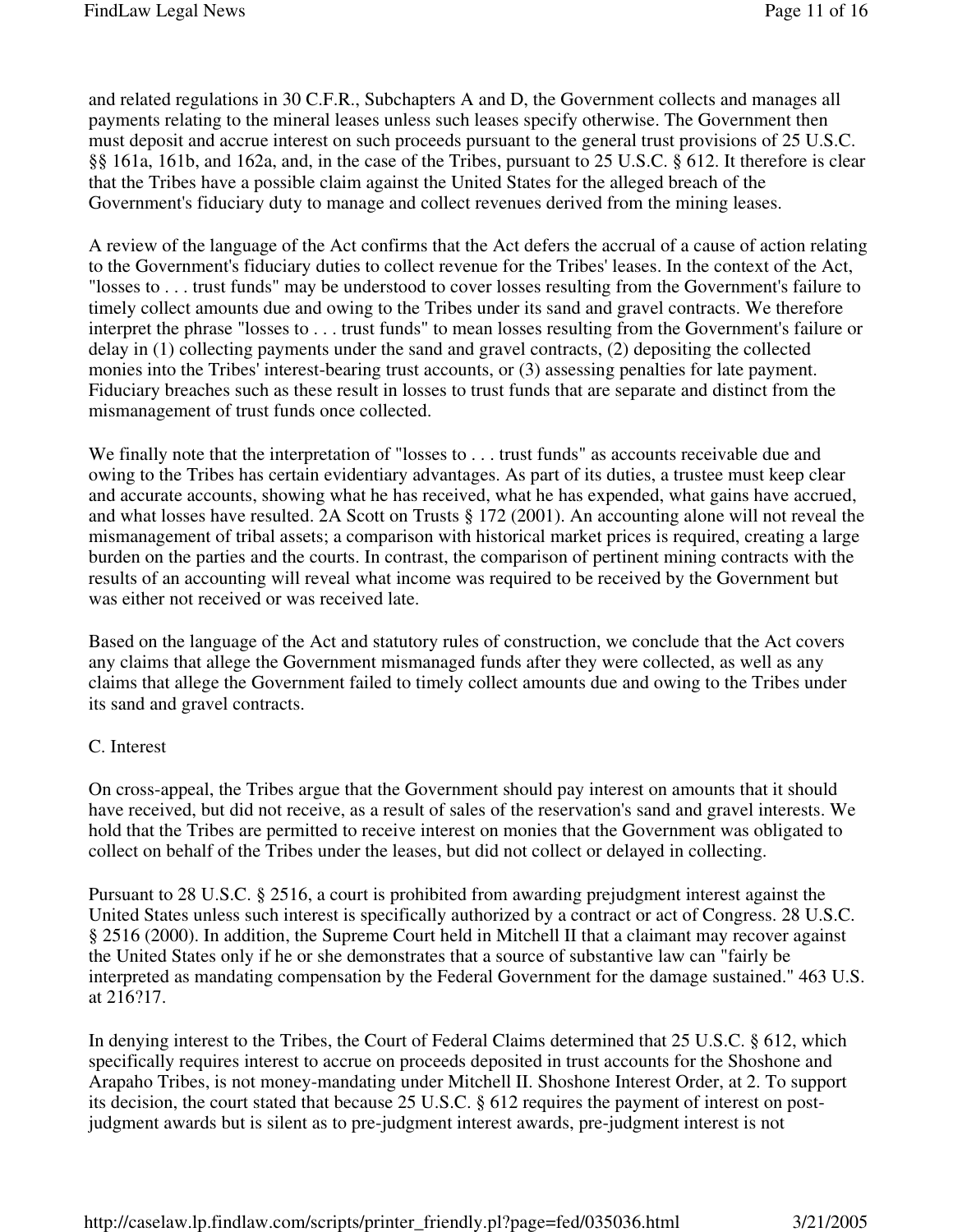contemplated under the statute. Id.

The Court of Federal Claims erred in its analysis of the language of 25 U.S.C. § 612. Although the court was correct that the statute does not use the express term "pre-judgment interest," we interpret the statute as providing a substantive basis for the award of interest as part of the Tribes' damages. See Short v. United States, 50 F.3d 994, 998 (Fed. Cir. 1995). Under 25 U.S.C. § 612, the Government is obligated to pay interest on all revenues derived from the Wind River Reservation, not just the revenues that the Government collected. Specifically, 25 U.S.C. § 612 requires the Secretary of the Treasury to credit to a principal trust fund for the Tribes "all future revenues and receipts derived from the Wind River Reservation under any and all laws." (emphasis added). In addition, 25 U.S.C. § 612 provides that "interest shall accrue on the principal fund only, at the rate of 4 per centum per annum." To the extent that the Government did not deposit "all future revenues and receipts derived from the Wind River Reservation," which in the present case would include revenues and receipts derived from the sand and gravel contracts, it has breached the provisions of 25 U.S.C. § 612. The direct consequence of this breach is that the Tribes were denied interest on the full amount that should have been, but was not, collected under their sand and gravel contracts.

Because the Government was obligated under 25 U.S.C. § 612 to both credit the principal account with all future revenues and receipts and to accrue interest at the stated rate, the provisions of 25 U.S.C. § 612 are therefore clear and unambiguous and are interpreted to permit recovery for interest on revenues and receipts that the Government failed to collect or delayed in collecting under the Tribes' sand and gravel contracts. Adding even further support for this interpretation is the long-standing canon of statutory construction that "statutes are to be construed liberally in favor of the Indians . . . ." Montana v. Blackfeet Tribe of Indians, 471 U.S. 759, 766 (1985); Winters v. United States, 207 U.S. 564, 576 (1908) (stating that ambiguities should be resolved "from the standpoint of the Indians"); Choate v. Trapp, 224 U.S. 665, 675 (1912) (stating that pro-Indian statutory construction has been a canon of construction used since the early 1800s); see Chickasaw Nation v. United States, 534 U.S. 84, 93-95 (2001) (recognizing the pro-Indian canon of construction, which "assumes Congress intends its statutes to benefit the tribes"); see also Thompson v. Cherokee Nation of Okla., 334 F.3d 1075, 1090 (Fed. Cir. 2001) (finding it unnecessary to utilize the Indian canon of construction because the statute at issue was not ambiguous). We therefore hold that 25 U.S.C. § 612 mandates the payment of interest on monies that the Government was contractually obligated to collect, but failed to collect or delayed in collecting.

The Supreme Court's decision in Peoria Tribe of Indians of Oklahoma v. United States further supports this court's reversal of the Court of Federal Claims' decision. In Peoria Tribe, the Government entered into a treaty that required it to sell tribal lands at public auctions and accrue interest on the proceeds for the benefit of the tribe. 390 U.S. 468, 469 (1968). The Government sold tribal lands at private sales instead, resulting in lower prices received for the property. Id. The Court of Claims and the Indian Claims Commission denied the tribe damages for the failure to invest the proceeds that "would have been received had the United States not violated the treaty." Id. at 473. The Supreme Court reversed, holding that the Government had an obligation to invest the money that should have, but was not, collected from the sale of land. Id. at 472-73. Accordingly, the Supreme Court held that the Government was required to pay interest on the potential, rather than actual, proceeds of the sales as part of the damages for breach of the treaty. Id. at 470; see also United States v. Blackfeather, 155 U.S. 180, 193 (1894) (permitting interest to be paid on amounts that should have been, but were not, collected upon the sale of the tribes' lands).

Peoria Tribe is directly on point. The Government has a binding obligation to collect revenues from the sand and gravel contracts and earn interest on the revenues derived. See 25 U.S.C. § 612. On the basis of Peoria Tribe, damages are therefore due to the Tribes for the failure to invest proceeds that "would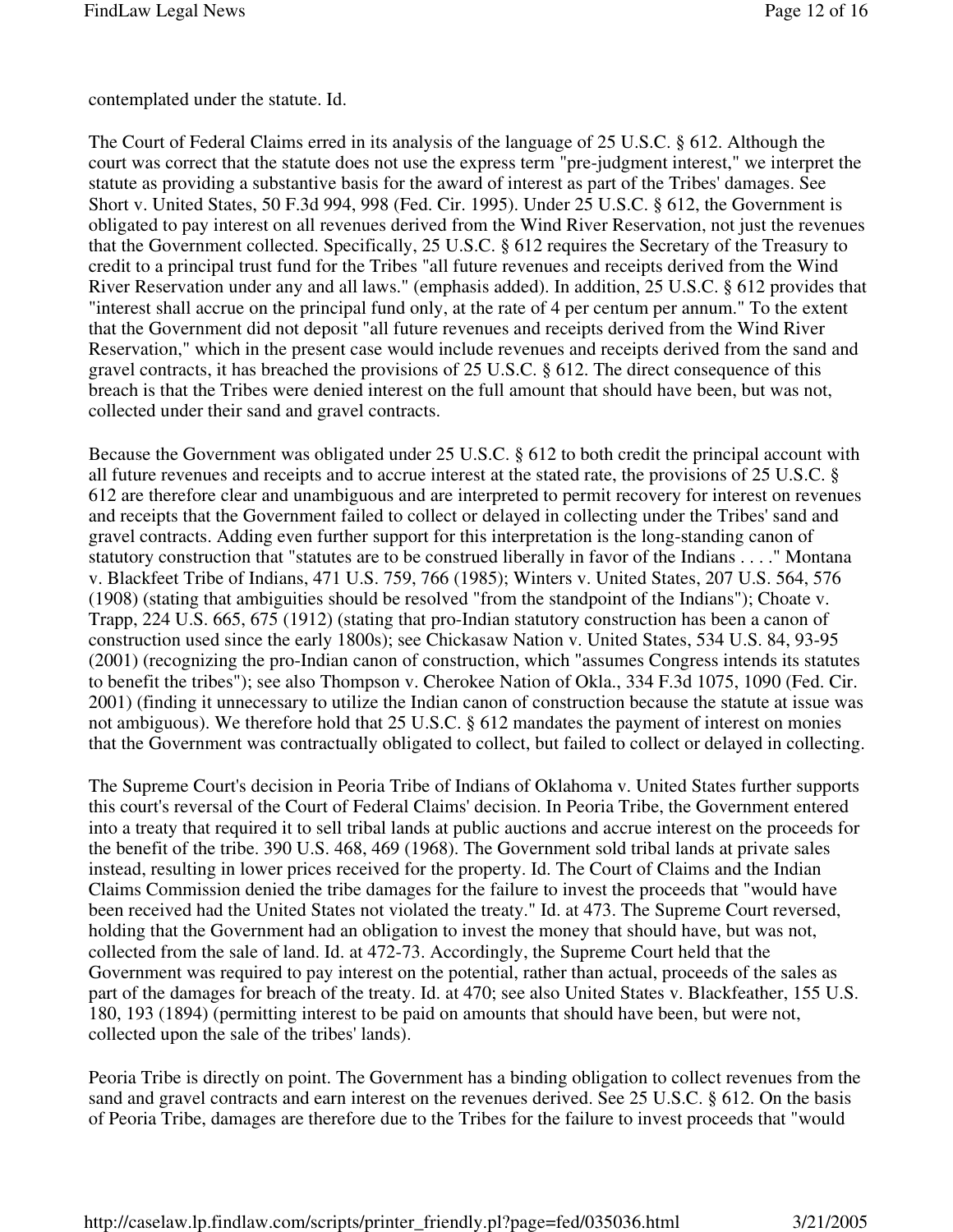have been received had the United States not violated" its fiduciary obligation to collect amounts due under the sand and gravel leases. Peoria Tribe, 390 U.S. at 473.

We also find merit in the Tribes' argument that the general provisions for tribal trust management and interest accrual found in 25 U.S.C. §§ 161a, 161b, and 162a mandate the payment of interest. When considered in conjunction with the Government's fiduciary duty to collect revenue from mineral leases under regulations implementing the IMLA, these trust fund statutes create an obligation for the Government to pay interest on amounts that the Government failed to collect. IMLA, 52 Stat. 347, 25 U.S.C. § 396 et seq. (2000); 25 C.F.R. § 211.40.

This court has previously held that 25 U.S.C. §§ 161a, 161b, and 162a mandate the payment of interest under certain circumstances. In Short v. United States, the Government held in trust profits generated from the sale of certain natural resources on the Hoopa Valley Reservation and therefore had an obligation to accrue interest on those amounts according to 25 U.S.C. §§ 161a, 161b, and 162a. 50 F.3d at 999-1000. The Government wrongfully disbursed certain funds to one tribe on the reservation to the detriment of the other tribe coexisting on the reservation. Relying on Peoria Tribe, the Court granted interest based on 25 U.S.C. §§ 161a, 161b, and 162a, not as an award on damages, but "as part of the damages award itself." Id.

Under Short and Peoria Tribe, when the Government has a clear statutory fiduciary duty to collect or manage funds and further undertakes the duty to earn interest on those funds, the failure of the Government to collect or manage such funds in accordance with its obligations will result in an award of damages for that failure and an award of interest on the amount mismanaged or not collected. As was the case in Short and Peoria Tribe, the Government here has a separate and distinct statutory fiduciary obligation to pay the interest on the funds it failed to collect or otherwise mismanaged.

The Government argues that reliance on Short would conflict with the Court of Claims decision in Mitchell v. United States. 664 F.2d 265 (Ct. Cl. 1981). That decision, which led to the Supreme Court decision in Mitchell II, is also binding on this court. In Mitchell, the Court of Claims held that the mismanagement of timberlands by the United States would give rise to a damages award, but not to an award of interest on monies that plaintiffs might recover for the mismanagement of trust assets. In its decision, however, the court did not discuss or reconcile its decision with the binding Supreme Court precedent of Peoria Tribe. In affirming the Court of Claims' decision, the Supreme Court in Mitchell II also did not address the denial of interest.

In any event, the present case is distinguishable from Mitchell. The Tribes point to a definitive requirement that the Government credit its trust accounts with its sand and gravel proceeds and earn interest on those trust funds. See 25 U.S.C. § 612; see also 25 C.F.R. § 211.40; 25 U.S.C. §§ 161a, 161b, and 162a. In Mitchell, however, the Government's duties arose from a network of statutes relating to timber management, none of which required the Government to deposit the proceeds into an interestbearing tribal trust account. See 25 U.S.C. § 406 (providing that payment for timber sales should be made to the owner of the land or disposed of for their benefit); 25 U.S.C. § 407 (providing that timber sale proceeds from unallotted lands should be dispersed "as determined by the governing bodies of the tribes concerned and approved by the Secretary"); 25 U.S.C. §§ 323-325 (providing that compensation received for rights of way should be disposed of in accordance with enacted regulations of the Secretary, which in turn provide that the consideration be paid to the landowner under 25 C.F.R. § 169.14 (2003)). Unlike Short or Peoria Tribe, the Government in Mitchell never placed the proceeds into a trust to earn interest (Short) or even had the obligation to do so (Peoria Tribe).

In light of Peoria Tribe and the statutory language of 25 U.S.C. § 612, we hold that the Tribes are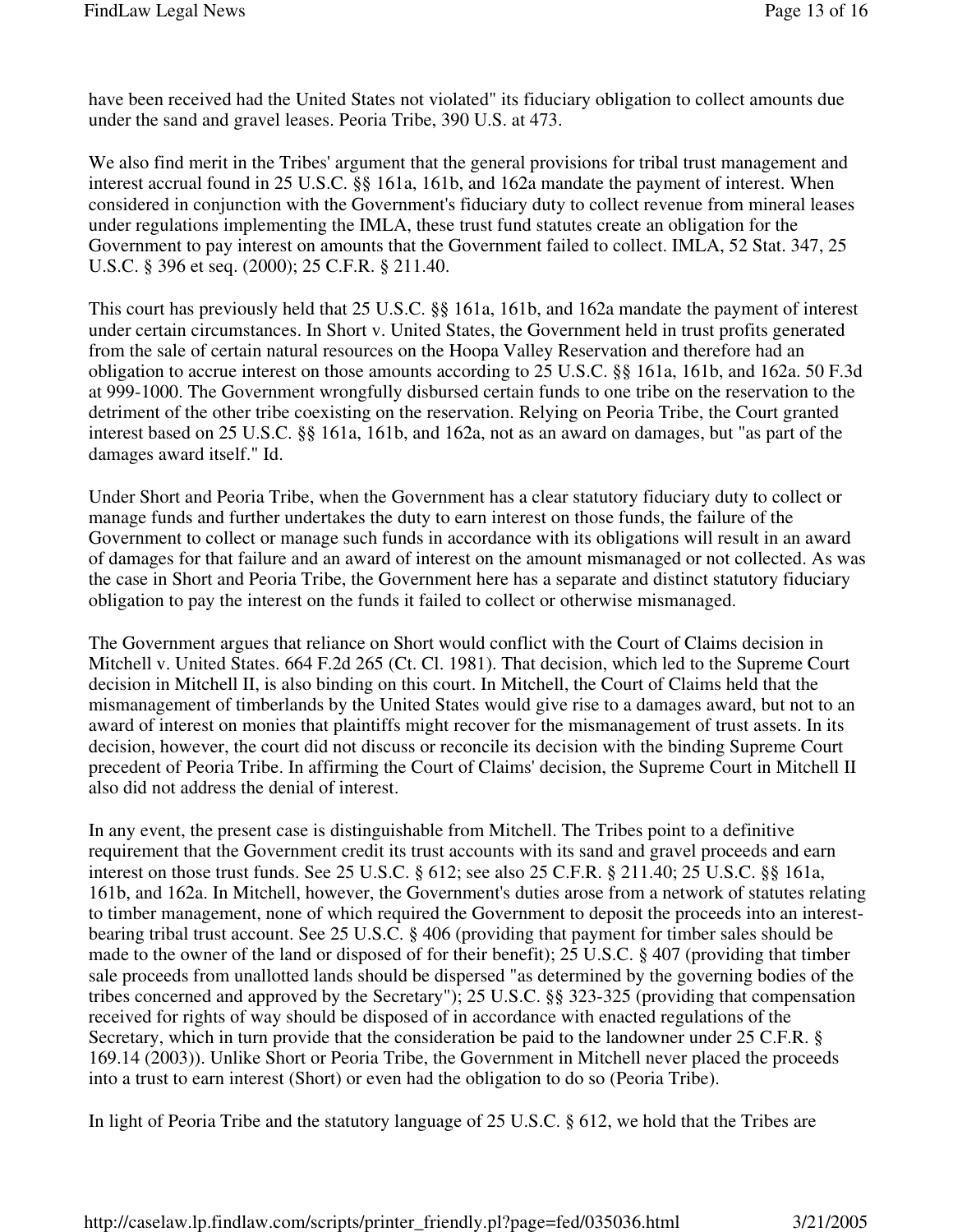entitled to interest on monies that the Government was contractually obligated to collect, but did not collect or delayed in collecting, on behalf of the Tribes. We further hold that the same interest obligation arose under the Government's duty to collect mineral royalties pursuant to 25 C.F.R. § 211.40 and to pay interest on such royalties pursuant to the general trust management statutes of 25 U.S.C. §§ 161a, 161b, and 162a.

## III. CONCLUSION

We hold that the Department of the Interior and Related Agencies Appropriations Act, Public Law No. 108-7, suspends the statute of limitations for certain trust claims until an accounting of the trust is received. The claims covered by the Act include claims relating to the Government's mismanagement of tribal trust funds after funds are deposited in trust and claims relating to the Government's failure to timely collect amounts due and owing to the Tribes under its sand and gravel contracts.

We further hold that the Tribes are entitled to interest on amounts that the Government was contractually obligated to collect, but did not collect or delayed in collecting on behalf of the Tribes under both 25 U.S.C. § 612 and the combination of 25 C.F.R. § 211.40 and 25 U.S.C. §§ 161a, 161b, and 162a. We remand for further proceedings consistent with this opinion. Based on the foregoing, we

AFFIRM-IN-PART, REVERSE-IN-PART, AND REMAND.

IV. COSTS

No costs.

United States Court of Appeals for the Federal Circuit

03-5036,-5037

## THE SHOSHONE INDIAN TRIBE OF THE WIND

RIVER RESERVATION,

Plaintiff-Cross Appellant,

and

THE ARAPAHO INDIAN TRIBE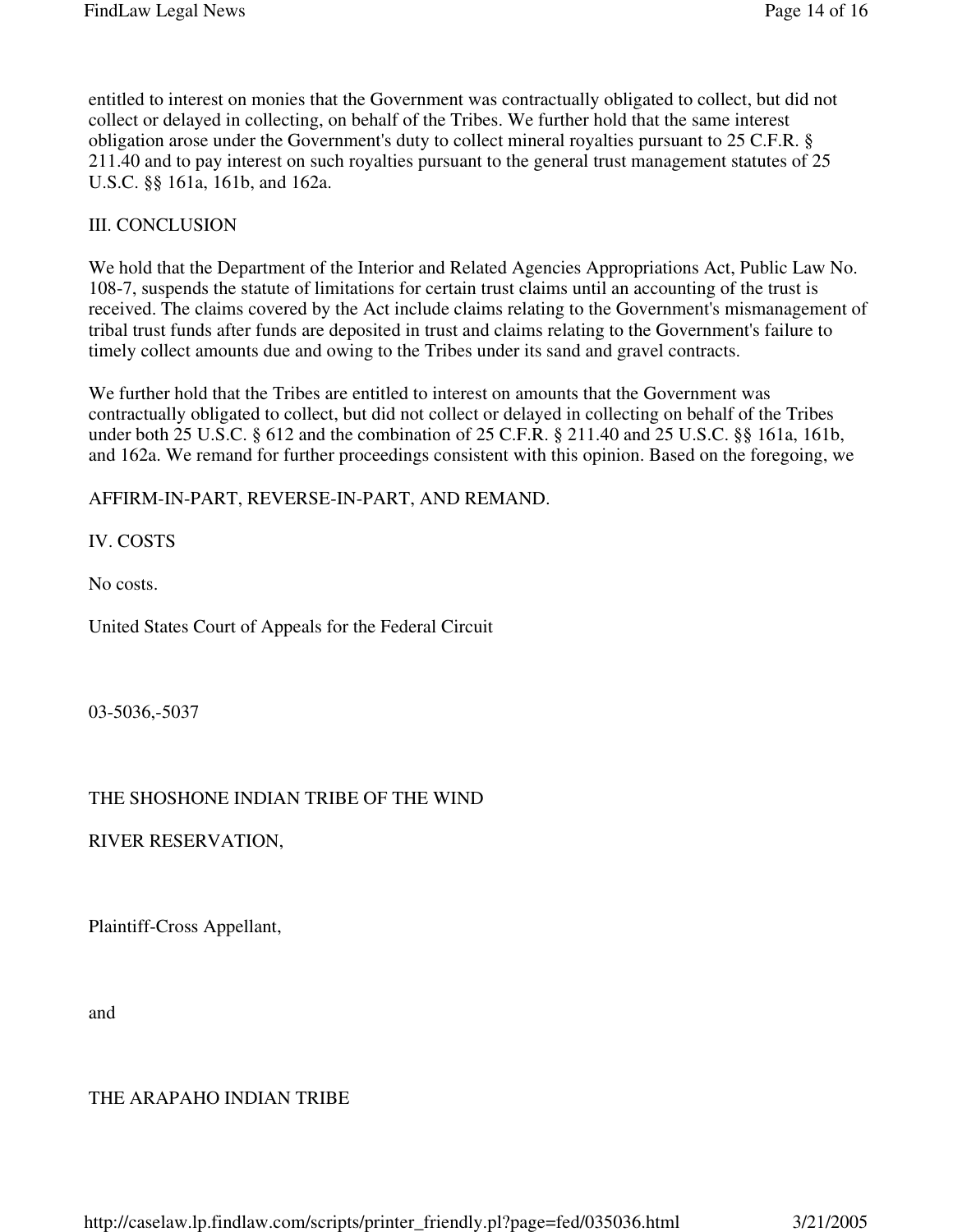#### OF THE WIND RIVER RESERVATION,

Plaintiff-Cross Appellant,

v.

UNITED STATES,

Defendant-Appellant.

RADER, Circuit Judge, dissenting-in-part.

Although I agree with the court on the statute of limitations and the liability for mismanagement of trust funds but not assets, I respectfully disagree with its construction of 25 U.S.C. § 612. As a general proposition, 28 U.S.C. § 2516 relieves the United States of any liability for prejudgment interest, except where Congress has expressly authorized that payment. See Library of Congress v. Shaw, 478 U.S. 310, 318 (1986) ("The consent necessary to waive the traditional immunity [against liability for prejudgment interest] must be express, and it must be strictly construed.") (quoting United States v. N.Y. Rayon Importing Co., 329 U.S. 654, 659 (1947)). Section 612, to my eyes, does not expressly authorize awarding prejudgment interest as a part of the damages.

That section places "all revenues and receipts derived from the Wind River Reservation under any and all laws" in a trust account where interest would accrue on the principal at four percent per year. See 25 U.S.C. § 612. Section 612 thus makes the United States responsible only for interest on funds actually collected and deposited in the trust account. This language does not obligate interest on funds that the United States should have collected or should have deposited. Accordingly, I do not read § 612 to overcome the general proscription against prejudgment interest.

For the same reason, the Court of Claims' en banc decision in Mitchell v. United States, 664 F.2d 265 (Ct. Cl. 1981), aff'd, 463 U.S. 206 (1983) (Mitchell II), governs this case. In Mitchell II, the court read Indian trust fund statutes of general applicability - 25 U.S.C. §§ 161a, 161b, and 162 (similar in many respects to § 612) - to deny the Indian tribes interest on claims stemming from mismanagement of trust assets. The court stated unequivocally that the tribes "are not entitled, however, to such interest on any unpaid amounts they may now recover in the present suit. . . . Those [unpaid] sums or their equivalent were never held by the Government for plaintiffs, were not subject to the specific interest provisions . . . and there is no statute awarding back?interest on such unpaid compensation now awarded by the court in this suit." Mitchell II, 664 F.2d at 275. Accordingly, the Mitchell II court denied those tribes, very similarly situated to the tribes in this case, interest on uncollected funds.